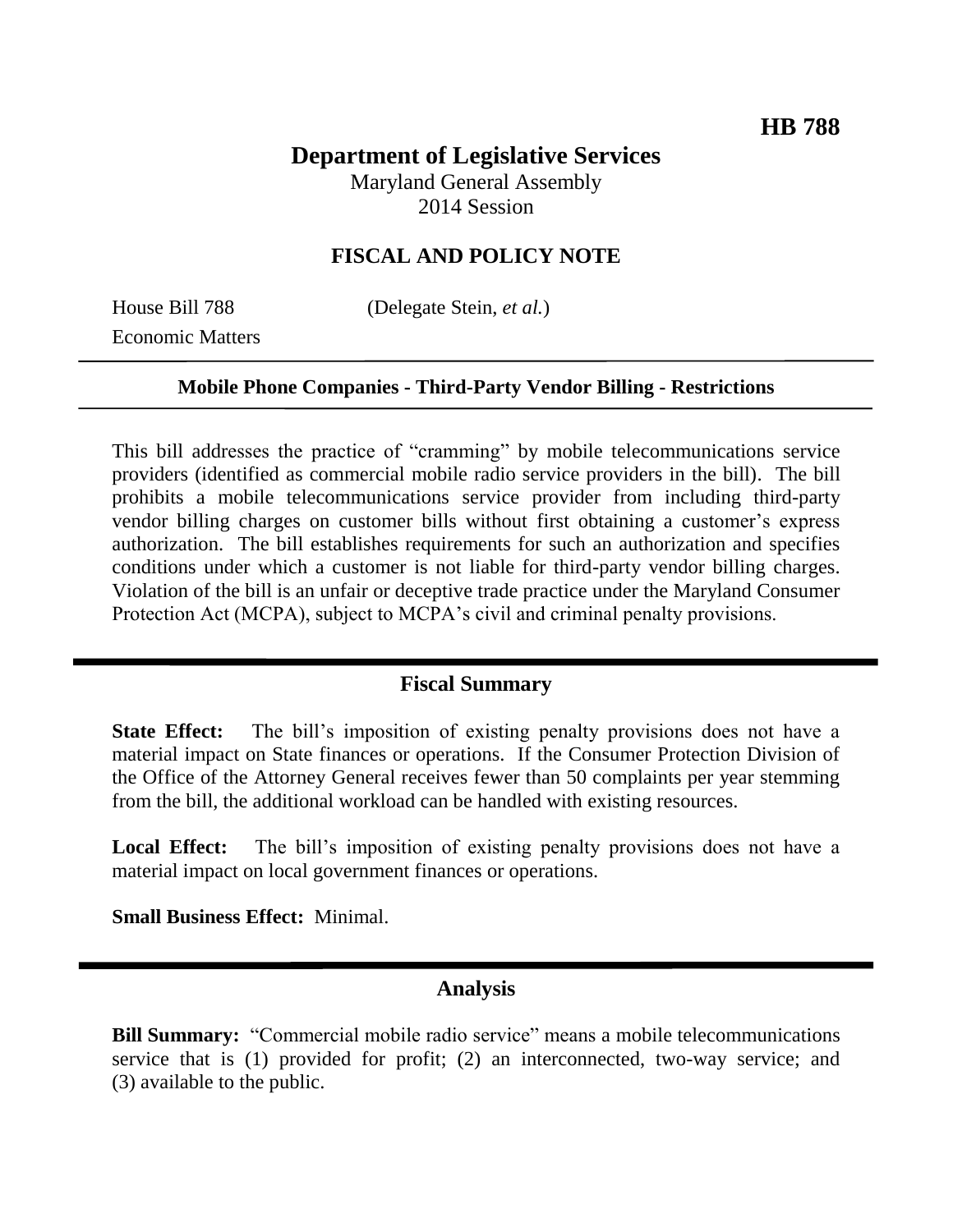A "third-party vendor" is an entity that is not affiliated with a mobile telecommunications service provider but provides products or services to a customer and seeks to charge the customer through third-party vendor billing. "Third-party vendor billing" is the use of a mobile telecommunications service provider's billing system, either directly or through a billing agent, to charge a customer for products or services provided by a third-party vendor.

"Third-party vendor billing" does not include billing for (1) products or services offered by, or bundled with, the products or services of a mobile telecommunications service provider or its affiliate; (2) specified pay-per-call services; or (3) contributions to any charitable organization subject to specified federal tax laws.

A mobile telecommunications service provider may not include a third-party vendor billing charge on a customer's bill unless the provider first obtains an ordering customer's express authorization. "Express authorization" includes written authorization, an independently verified and recorded oral authorization, or a recorded electronic authorization.

A customer is not liable for third-party vendor billing charges unless the customer (1) has expressly authorized third-party vendor billing and (2) is provided access to itemized third-party vendor charges that are separately identified as well as the name and telephone number of the third-party vendor or its billing agent.

**Current Law:** The Maryland Public Service Commission regulates the use of landline telephones, but it does not have jurisdiction over mobile telecommunications service providers.

*Landline Telephones:* The Code of Maryland Regulations (COMAR 20.45.04.01) requires that a telephone customer's bill must be sent monthly and contain a clear listing of all charges and credits. For purposes of clarity a customer's bill must include the total amount due supported by the following data:

- the charges, including applicable federal and local taxes;
- local monthly services from current to the next due bill date;
- additional message units;
- toll calls and telegrams;
- other charges and credits with appropriate explanation; and
- the amount of the balance due carried forward from the prior bill.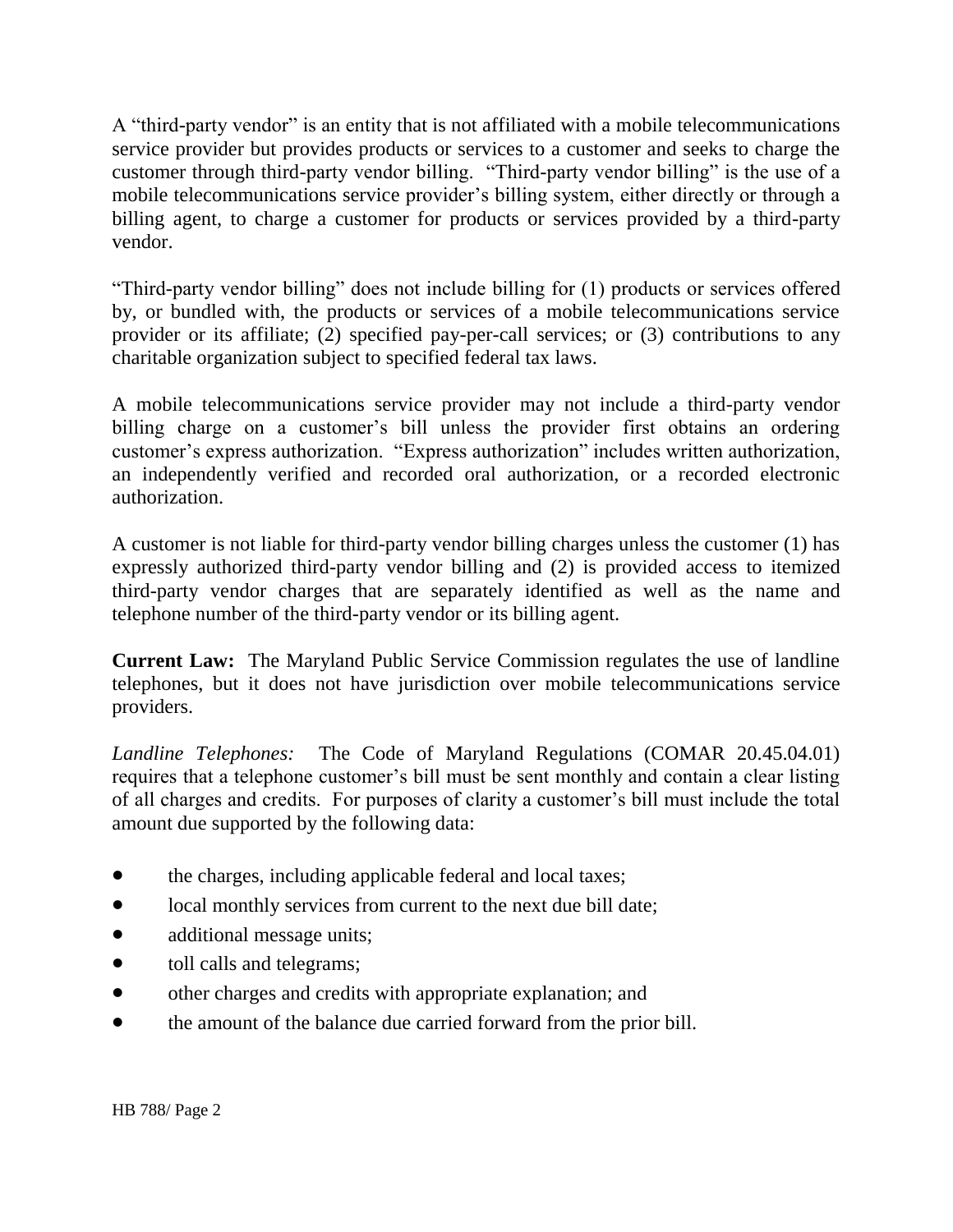Chapters 543 and 544 of 1999 prohibit a telephone company or reseller from changing a telephone customer's provider, service, or billing arrangement without express authorization by the customer, a practice commonly referred to as "slamming." The Acts also establish notice requirements and penalties for noncompliance.

Chapter 90 of 2010 prohibits a third-party vendor or its billing agent from submitting charges to a telephone company or reseller unless the third-party vendor or billing agent first obtains an ordering customer's express authorization. The bill is expressly inapplicable to commercial radio service providers.

*Maryland Consumer Protection Act:* An unfair or deceptive trade practice under MCPA includes, among other acts, any false, falsely disparaging, or misleading oral or written statement, visual description, or other representation of any kind which has the capacity, tendency, or effect of deceiving or misleading consumers. The prohibition against engaging in any unfair or deceptive trade practice encompasses the offer for or actual sale, lease, rental, loan, or bailment of any consumer goods, consumer realty, or consumer services; the extension of consumer credit; the collection of consumer debt; or the offer for or actual purchase of consumer goods or consumer realty from a consumer by a merchant whose business includes paying off consumer debt in connection with the purchase of any consumer goods or consumer realty from a consumer.

The Consumer Protection Division is responsible for enforcing MCPA and investigating the complaints of aggrieved consumers. The division may attempt to conciliate the matter, hold a public hearing, seek an injunction, or bring an action for damages. A merchant who violates MCPA is subject to a fine of up to \$1,000 for the first violation and up to \$5,000 for each subsequent violation. In addition to any civil penalties that may be imposed, any person who violates MCPA is guilty of a misdemeanor and, on conviction, is subject to a fine of up to \$1,000 and/or imprisonment for up to one year.

**Background:** The Federal Communications Commission "Truth-in-Billing" rules (§ 64.2401) require that a commercial mobile radio service's bill must, among other things, (1) be accompanied by a brief, clear, nonmisleading, plain language description of the service or services rendered; (2) contain full and nonmisleading descriptions of charges; and (3) provide a toll-free number for customers to call in order to lodge a complaint or obtain information.

Billing aggregators or clearinghouses provide billing and collection services to longdistance carriers, independent telephone companies, information service providers, and many other service providers. These aggregators and clearinghouses accumulate service charges due to a telephone customer from different service providers and transmit them to the local telephone company to be included on the customer's local telephone bill. Although many businesses and services charged through third-party vendor billing are

HB 788/ Page 3